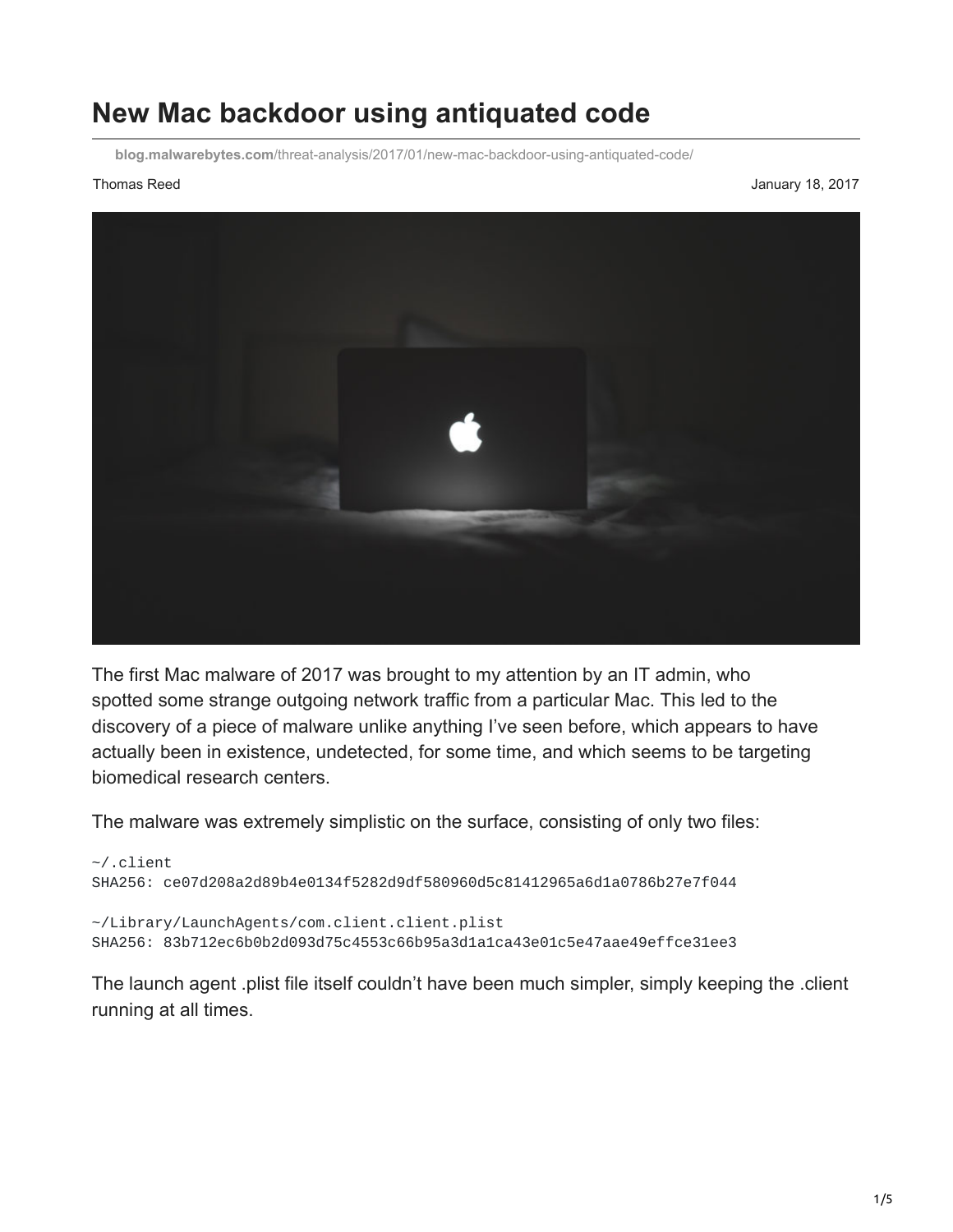```
<?xml version="1.0" encoding="UTF-8"?>
<!DOCTYPE plist PUBLIC "-//Apple//DTD PLIST 1.0//EN"
"http://www.apple.com/DTDs/PropertyList-1.0.dtd">
<plist version="1.0">
<dict>
<key>KeepAlive</key>
<true/<key>Label</key>
<string>com.client.client</string>
 <key>ProgramArguments</key>
<array>
<string>/Users/xxxx/.client</string>
 </array>
 <key>RunAtLoad</key>
 <true/>
<key>NSUIElement</key>
<string>1</string>
</dict>
</plist>
```
The .client file was where things got really interesting. It took the form of a minified and obfuscated perl script.

The perl script, among other things, communicates with the following command and control (C&C) servers:

99.153.29.240 eidk.hopto.org

The latter is a domain name managed by the dynamic DNS service no-ip.com.

The script also includes some code for taking screen captures via shell commands. Interestingly, it has code to do this both using the Mac "screencapture" command and the Linux "xwd" command. It also has code to get the system's uptime, using the Mac "uptime" command or the Linux "cat /proc/uptime" command.

The most interesting part of the script can the found in the DATA section at the end. Found there are a Mach-O binary, a second perl script and a Java class, which the script extracts, writes to the /tmp/ folder and executes. In the case of the Java class file, it is run with apple.awt.UIElement set to true, which means that it does not show up in the Dock.

```
my Si = join('', < DATA > );
my %j = ('cr' => substr($i, 0, 72132), 'proxy' => substr($i, 72132, 1345), 'client' => substr($i, 73477, 3389));
my %k = ('cr' => '/tmp/cr', 'proxy' => '/tmp/proxy', 'client' => '/tmp/client.class');<br>my %l = ('cr' => '/tmp/cr', 'proxy' => 'cd /tmp && perl ', 'client' => 'java -Dapple.awt.UIElement=true -cp /tmp client');
```
The binary itself seems primarily interested in screen captures and webcam access, but interestingly, it uses some truly antique system calls for those purposes, such as: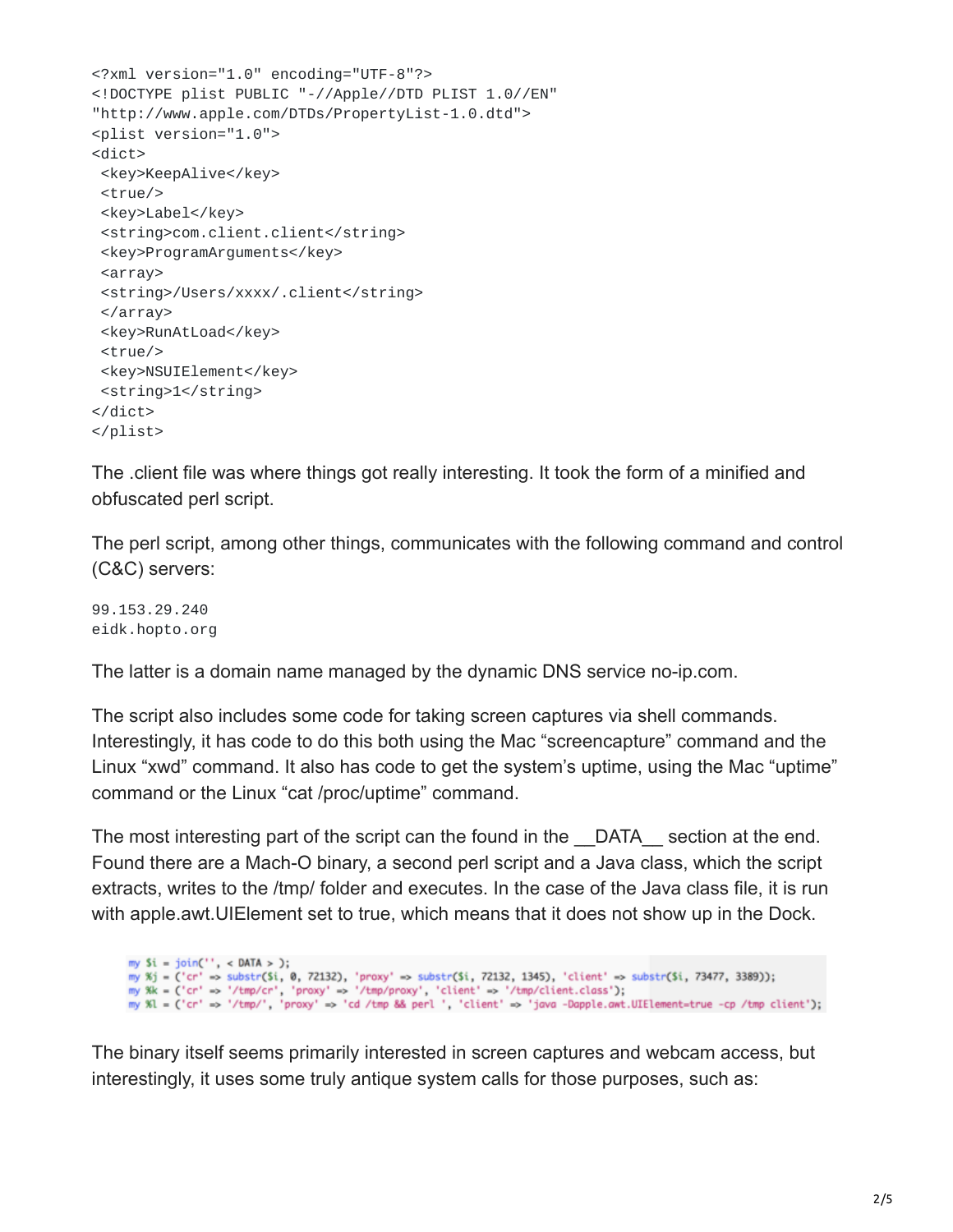SGGetChannelDeviceList SGSetChannelDevice SGSetChannelDeviceInput SGInitialize SGSetDataRef SGNewChannel QTNewGWorld SGSetGWorld SGSetChannelBounds SGSetChannelUsage SGSetDataProc SGStartRecord SGGetChannelSampleDescription

These are some truly ancient functions, as far as the tech world is concerned, dating back to pre-OS X days. In addition, the binary also includes the open source libjpeg code, which was last updated in 1998.

The Java class appears to be capable of receiving commands to do various tasks, which include yet another method of capturing the screen, getting the screen size and mouse cursor position, changing the mouse position, simulating mouse clicks, and simulating key presses. This component appears to be intended to provide a kind of rudimentary remote control functionality.

```
case 16: // '\020'
    int i = translatekey(data inputstream.readByte());try
    €
        (new Robot()).keyPress(i);
    ŀ
    catch(Exception exception2) { }
    break;
case 17: // '\021'
    int j = translatekey(data inputstream.readByte());try
    \{(new Robot()).keyRelease(j);
    ł
    catch(Exception exception3) { }
    break;
```
We also observed the malware downloading a perl script, named "macsvc", from the C&C server. This script uses mDNS to build a map of all the other devices on the local network, giving information about each device including its IPv6 and IPv4 addresses, name on the network and the port that is in use. It also appears to be making connection attempts to devices it finds on the network.

macsvc SHA256: b556c04c768d57af104716386fe4f23b01aa9d707cbc60385895e2b4fc08c9b0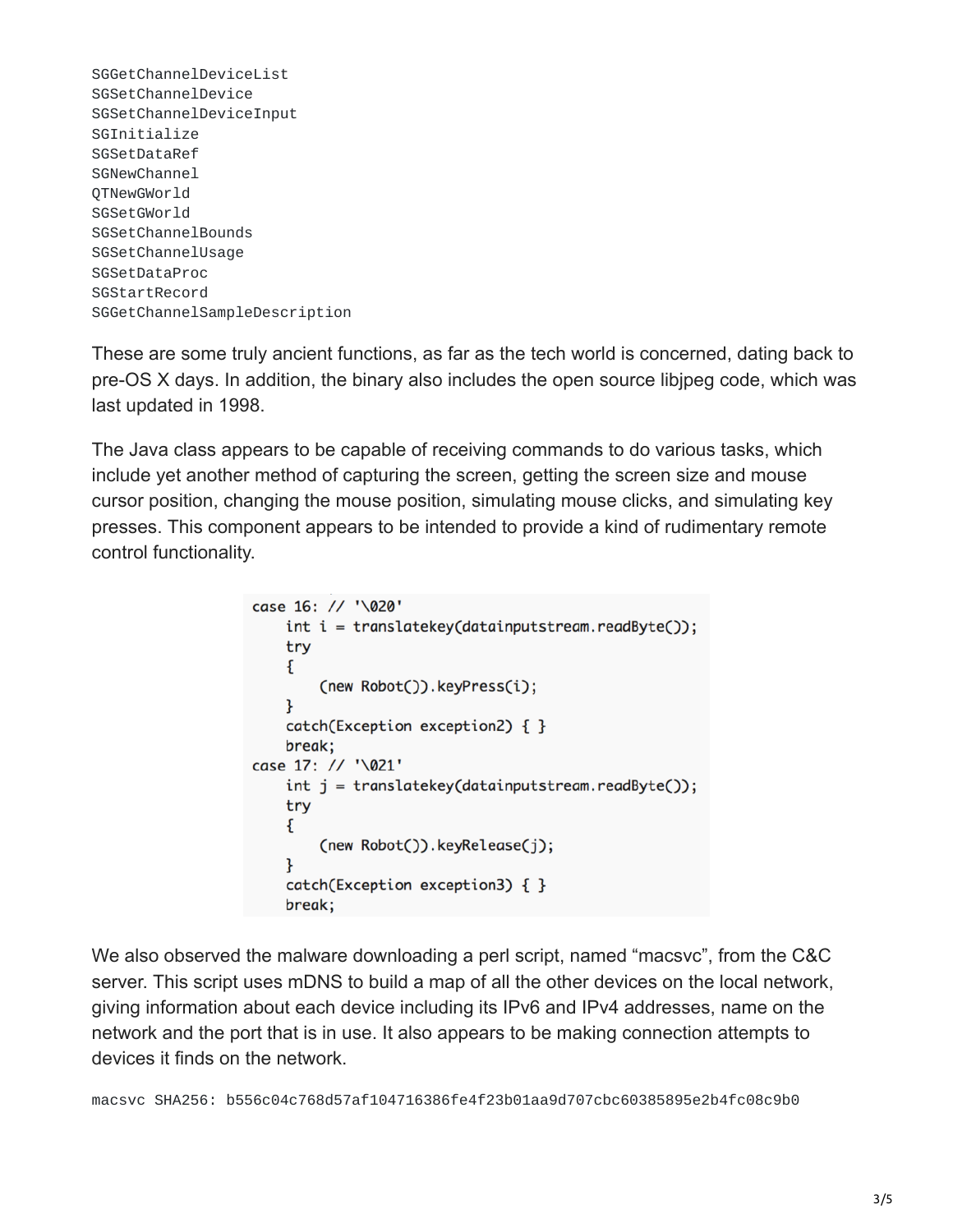Another file downloaded from the C&C server was named "afpscan", and it seems to try to connect to other devices on the network.

afpscan SHA256: bbbf73741078d1e74ab7281189b13f13b50308cf03d3df34bc9f6a90065a4a55

The presence of Linux shell commands in the original script led us to try running this malware on a Linux machine, where we found that – with the exception of the Mach-O binary – everything ran just fine. This suggests that there may be a variant of this malware that is expressly designed to run on Linux, perhaps even with a Linux executable in place of the Mach-O executable. However, we have not found such a sample.

We were able to locate a couple Windows executable files on VirusTotal that communicate with the same C&C server. In addition, one contains strings that indicate that it uses the same libjpeg library from 1998 as the Mac Mach-O binary. Each of these samples were only ever submitted to VirusTotal once, in June and July of 2013, and are only detected by a few engines under generic names.

```
SHA256: 94cc470c0fdd60570e58682aa7619d665eb710e3407d1f9685b7b00bf26f9647
SHA256: 694b15d69264062e82d43e8ddb4a5efe4435574f8d91e29523c4298894b70c26
```
There are other indications that this malware has been circulating undetected for a long time. On one of the infected Macs, the launch agent file had a creation date in January of 2015. That's not strong evidence of the true creation date, though, as those dates can easily be changed.

Further, there is a comment in the code in the macsvc file that indicates that a change was made for Yosemite (Mac OS X 10.10), which was released in October of 2014. This suggests that the malware has been around at least some time prior to Yosemite's release.

```
if(\frac{\text{top}\cdot\text{top}}{\text{top}\cdot\text{top}})\\text{elist}(\text{/icloud}\text{.\,com}\text{.\,}\text{.\,}+\text{(\_[\^\wedge\text{.\,}]+\text{.\,}\_ (top|udp))}\text{.\,}\text{.\,}\text{.\,members}\text{.\,}btmm\\{ $s=$1; \} # changed in yosemite
elsif(/icloud\.com\.\s+\.\s+_autotunnel6$/){ next; }
```
Another clue, of course, is the age of some of the code, which could potentially suggest that this malware goes back decades. However, we shouldn't take the age of the code as too strong an indication of the age of the malware. This could also signify that the hackers behind it really don't know the Mac very well and were relying on old documentation. It could also be that they're using old system calls to avoid triggering any kind of behavioral detections that might be expecting more recent code.

Ironically, despite the age and sophistication of this malware, it uses the same old unsophisticated technique for persistence that so many other pieces of Mac malware do: a hidden file and a launch agent. This makes it easy to spot, given any reason to look at the infected machine closely (such as unusual network traffic). It also makes it easy to detect and easy to remove.